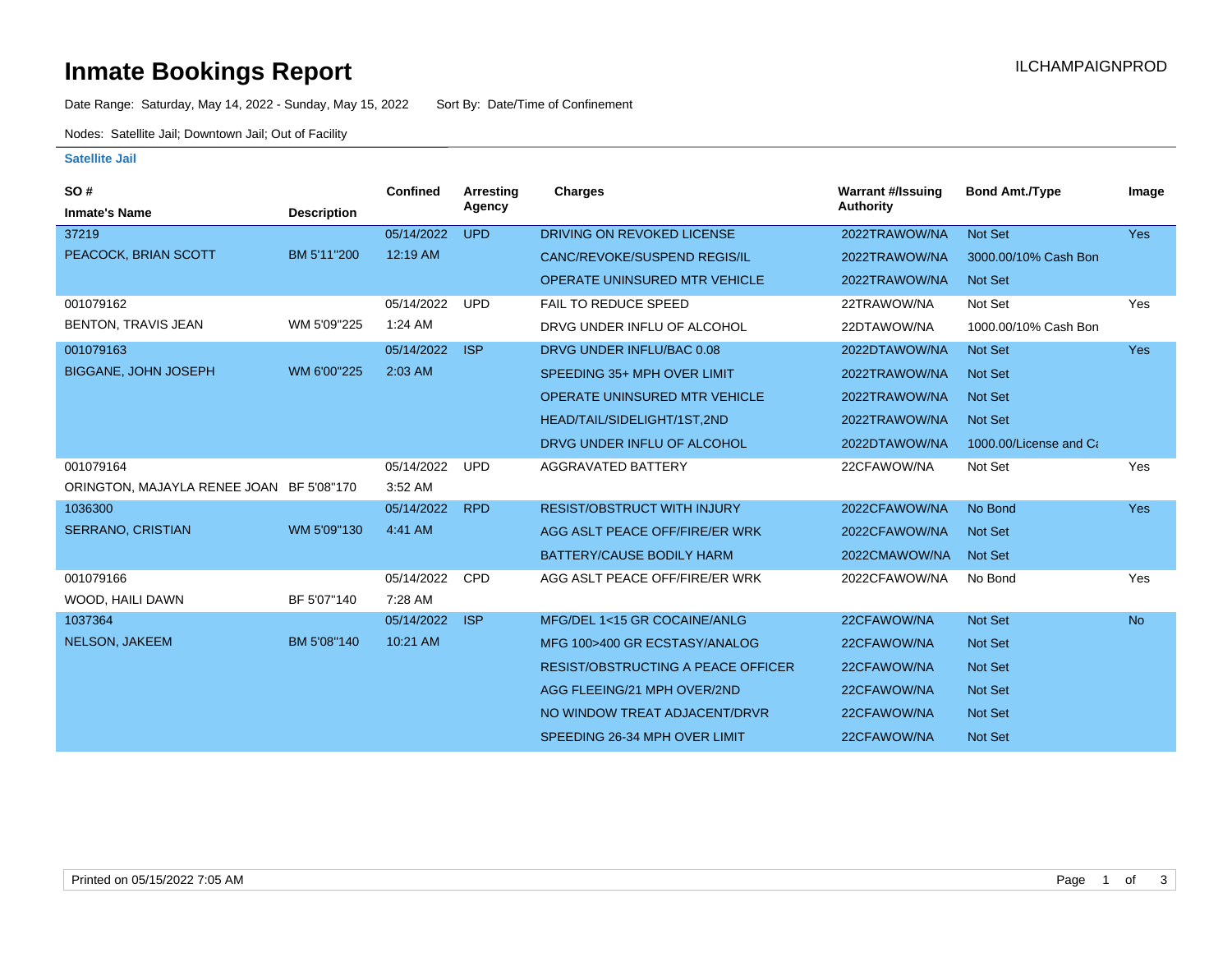# **Inmate Bookings Report Installation ILCHAMPAIGNPROD**

Date Range: Saturday, May 14, 2022 - Sunday, May 15, 2022 Sort By: Date/Time of Confinement

Nodes: Satellite Jail; Downtown Jail; Out of Facility

### **Satellite Jail**

| <b>SO#</b>                              |                    | Confined   | Arresting   | <b>Charges</b>                            | <b>Warrant #/Issuing</b> | <b>Bond Amt./Type</b>                  | Image      |
|-----------------------------------------|--------------------|------------|-------------|-------------------------------------------|--------------------------|----------------------------------------|------------|
| <b>Inmate's Name</b>                    | <b>Description</b> |            | Agency      |                                           | Authority                |                                        |            |
| 987201                                  |                    | 05/14/2022 | <b>CCSO</b> | FELON POSS/USE WEAPON/FIREARM             | 2020CF927/NA             | 25000.00/10% Cash Bo                   | <b>Yes</b> |
| <b>LAMBERT, DERRICK LAMONT</b>          | BM 5'06"175        | 11:04 AM   | <b>CCSO</b> | <b>ARMED HABITUAL CRIMINAL</b>            | 2021CF1340/NA            | 250000.00/10% Cash B                   |            |
|                                         |                    |            |             | HOME INVASION/DANGEROUS WEAPON            | 2022CFAWOW/NA            | <b>Not Set</b>                         |            |
|                                         |                    |            |             | UNLAWFUL USE OF A WEAPON                  | 2022CFAWOW/NA            | <b>Not Set</b>                         |            |
|                                         |                    |            |             | <b>RESIST/OBSTRUCTING A PEACE OFFICER</b> | 2022CFAWOW/NA            | Not Set                                |            |
| 988718                                  |                    | 05/14/2022 | CCSO        | ARMED HABITUAL CRIMINAL                   | 21CF001339/NA            | 250000.00/10% Cash B                   | Yes        |
| HUGGER, CHRISTOPHER ORLANDC BM 5'07"210 |                    | 11:22 AM   |             | <b>HOME INVASION/FIREARM</b>              | 22CFAWOW/NA              | Not Set                                |            |
|                                         |                    |            |             | UNLAWFUL USE OF A WEAPON                  | 22CFAWOW/NA              | Not Set                                |            |
|                                         |                    |            |             | <b>RESIST/OBSTRUCTING A PEACE OFFICER</b> | 22CFAWOW/NA              | Not Set                                |            |
| 001077761                               |                    | 05/14/2022 | <b>CPD</b>  | <b>CRIMINAL TRESPASS TO LAND</b>          | 2022CMAWOW/NA            | 100.00/Full Amount                     | <b>Yes</b> |
| <b>GULLENS, KENNETH EARL</b>            | BM 6'04"215        | 12:12 PM   |             | <b>RESIST/OBSTRUCTING A PEACE OFFICER</b> | 2022CMAWOW/NA            | Not Set                                |            |
| 60239                                   |                    | 05/14/2022 | <b>MPD</b>  | <b>CIVIL FTA WARRANT</b>                  | 2020SC514/NA             | 1000.00/10% Cash Bon                   | Yes        |
| <b>CLARK, TRAVIS SCOTT</b>              | WM 6'06"418        | 3:51 PM    |             |                                           |                          |                                        |            |
| 1059949                                 |                    | 05/14/2022 | <b>CPD</b>  | <b>CRIM TRES TO RES/PERS PRESENT</b>      | 22CFAWOW/NA              | Not Set                                | <b>No</b>  |
| DAVIS, MCKENZIE DINERO                  | BM 5'10"160        | 4:42 PM    |             |                                           |                          |                                        |            |
| 1072027                                 |                    | 05/14/2022 | CCSO        | DRIVING ON SUSPENDED LICENSE              |                          | 22MT389/JUDGE DII 2500.00/10% Cash Bon | Yes        |
| CORTEZ, JOSE JAVIER                     | WM 5'07"140        | 5:20 PM    |             |                                           |                          |                                        |            |
| 001079167                               |                    | 05/14/2022 | <b>CPD</b>  | AGGRAVATED ASSAULT/PUBLIC PROP            | 2022CMAWOW/NA            | 100.00/Full Amount                     | Yes        |
| TILLLMAN, PAUL                          | BM 5'09"175        | 6:15 PM    |             |                                           |                          |                                        |            |
| 48244                                   |                    | 05/14/2022 | <b>CPD</b>  | <b>AGGRAVATED BATTERY</b>                 | 22CFAWOW/NA              | Not Set                                | Yes        |
| WOOD, NICOLE RAE                        | WF 5'08"230        | 6:39 PM    |             |                                           |                          |                                        |            |
| 66352                                   |                    | 05/14/2022 | <b>CPD</b>  | AGGRAVATED ASSAULT                        | 22CMAWOW/NA              | 100.00/Full Amount                     | <b>Yes</b> |
| TOPPEL, JANETA LYNN                     | WF 5'06"115        | 7:10 PM    |             | <b>CITY OV ARREST</b>                     | 18-OV-0576/NA            | 1000.00/10% Cash Bon                   |            |
| 58311                                   |                    | 05/14/2022 | CCSO        | <b>CRIMINAL TRESPASS BUILDING</b>         | 22CM159/NA               | 1000.00/10% Cash Bon                   | Yes        |
| LEWIS, JOHN WILLARD                     | BM 5'06"189        | 8:38 PM    |             |                                           |                          |                                        |            |